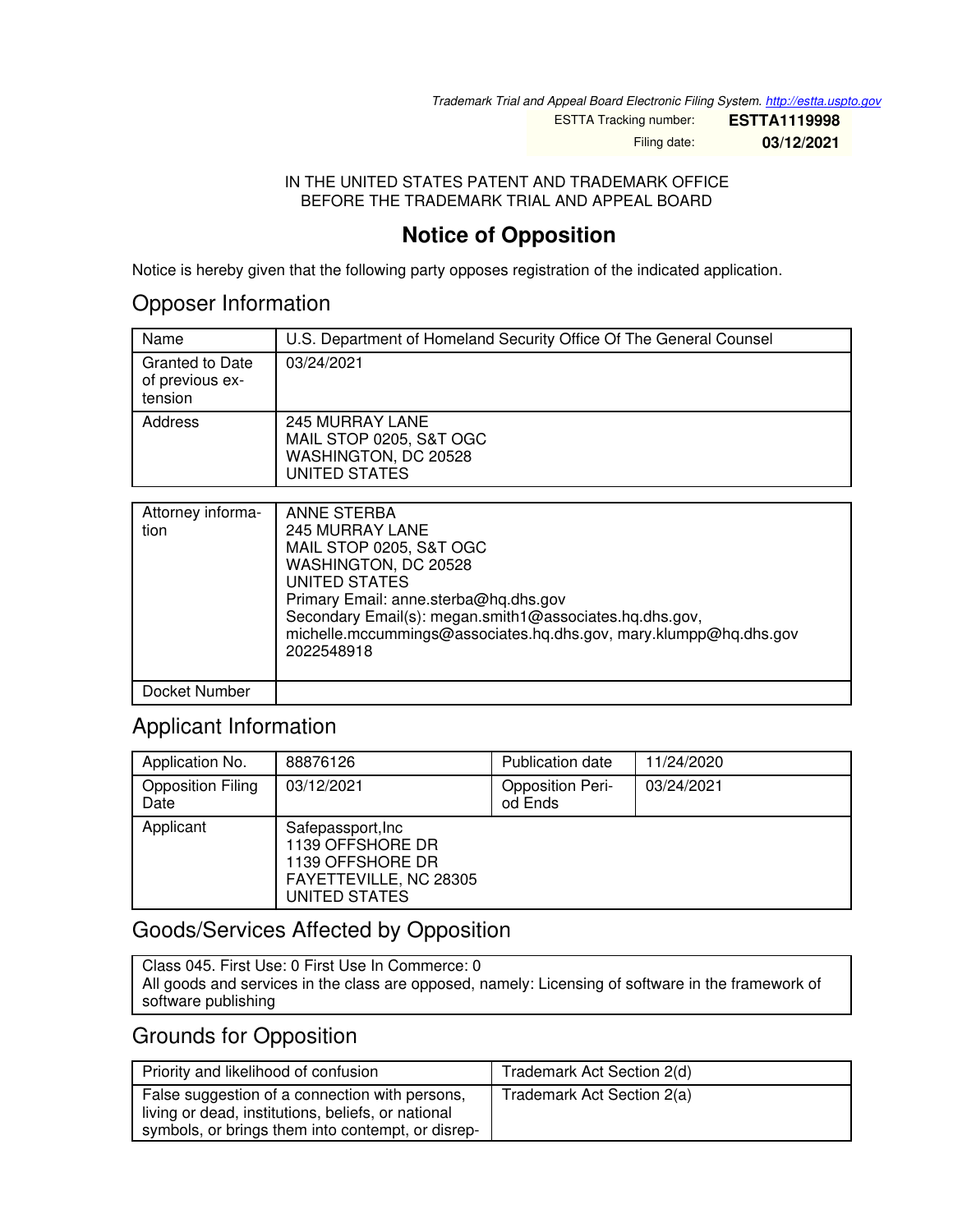| ute                  |                            |
|----------------------|----------------------------|
| <b>Deceptiveness</b> | Trademark Act Section 2(a) |

# Marks Cited by Opposer as Basis for Opposition

| U.S. Registration<br>No. | 4559587                                                                                                                                                                                                                                   | <b>Application Date</b>         | 10/31/2013  |
|--------------------------|-------------------------------------------------------------------------------------------------------------------------------------------------------------------------------------------------------------------------------------------|---------------------------------|-------------|
| <b>Registration Date</b> | 07/01/2014                                                                                                                                                                                                                                | <b>Foreign Priority</b><br>Date | <b>NONE</b> |
| <b>Word Mark</b>         | <b>TSA PRE</b>                                                                                                                                                                                                                            |                                 |             |
| Design Mark              |                                                                                                                                                                                                                                           |                                 |             |
| Description of<br>Mark   | The mark consists of the letters "TSA" and "Pre" in blue, with a green checkmark<br>on the right of "Pre".                                                                                                                                |                                 |             |
| Goods/Services           | Class 045. First use: First Use: 2011/10/31 First Use In Commerce: 2011/10/31                                                                                                                                                             |                                 |             |
|                          | Airline passenger security screening services, namely, an expedited screening<br>initiative that enhances aviation security and expedites the travel experience<br>bypre-screening individuals who volunteerto participate in the program |                                 |             |

| U.S. Registration<br>No. | 6178077                                                                                                                                                                                                                                   | <b>Application Date</b>         | 11/12/2019  |
|--------------------------|-------------------------------------------------------------------------------------------------------------------------------------------------------------------------------------------------------------------------------------------|---------------------------------|-------------|
| <b>Registration Date</b> | 10/20/2020                                                                                                                                                                                                                                | <b>Foreign Priority</b><br>Date | <b>NONE</b> |
| <b>Word Mark</b>         | <b>TSA PRECHECK</b>                                                                                                                                                                                                                       |                                 |             |
| Design Mark              |                                                                                                                                                                                                                                           |                                 |             |
| Description of<br>Mark   | <b>NONE</b>                                                                                                                                                                                                                               |                                 |             |
| Goods/Services           | Class 045. First use: First Use: 2011/10/31 First Use In Commerce: 2011/10/31                                                                                                                                                             |                                 |             |
|                          | Airline passenger security screening services, namely, an expedited screening<br>initiative that enhances aviation security and expedites the travel experience<br>bypre-screening individuals who volunteerto participate in the program |                                 |             |

| Attachments | NOO for Safepassport.pdf(165538 bytes) |  |
|-------------|----------------------------------------|--|
|             |                                        |  |
| Signature   | /Anne M. Sterba/                       |  |
| Name        | ANNE STERBA                            |  |
| Date        | 03/12/2021                             |  |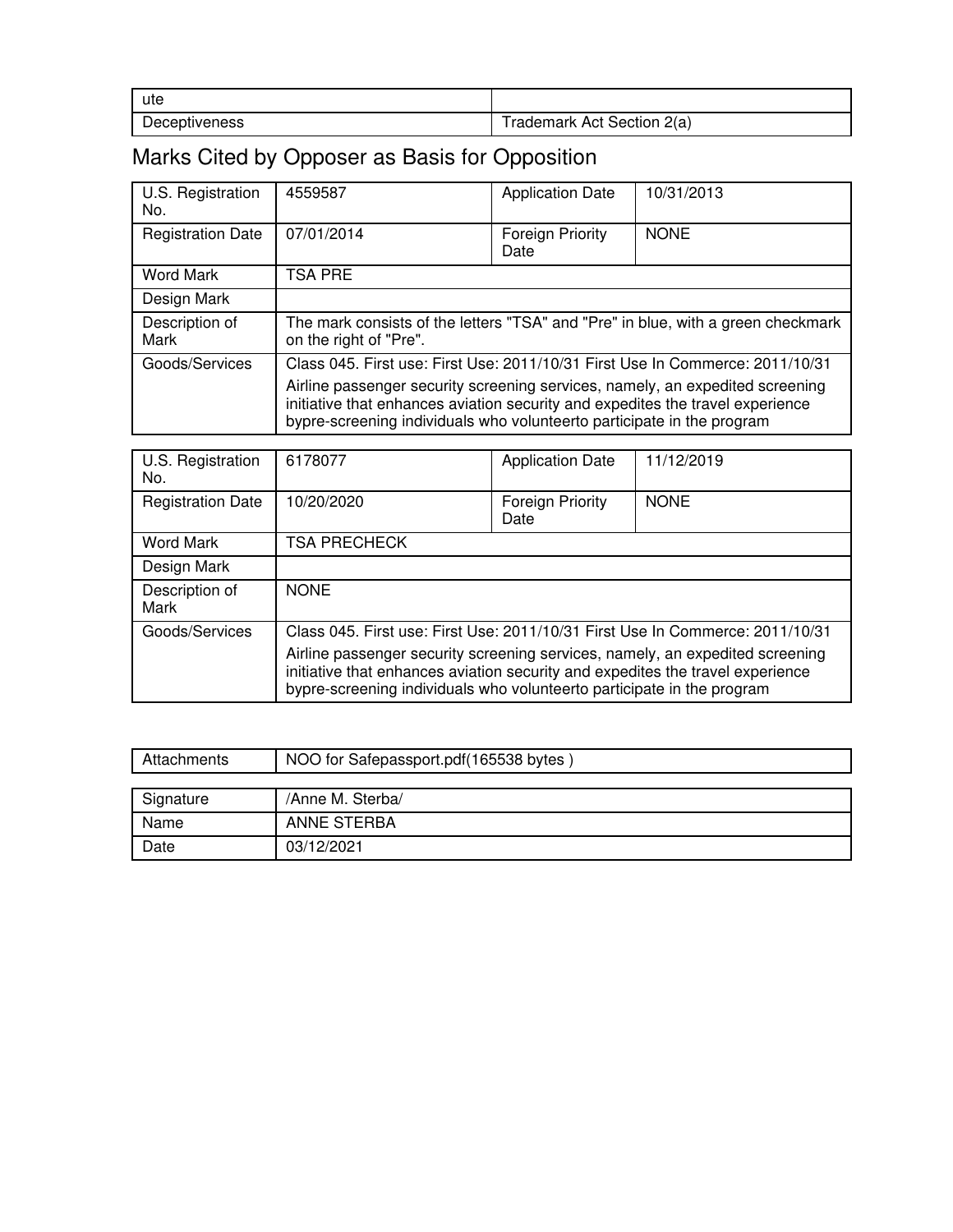#### **IN THE UNITED STATES PATENT AND TRADEMARK OFFICE BEFORE THE TRADEMARK TRIAL AND APPEAL BOARD**

In the matter of Trademark Application: 88/876,126 For the mark: COVID PRE and Design Filing Date: April 17, 2020 Published in the *Official Gazette* on: November 24, 2020

| UNITED STATES DEPARTMENT OF |  |
|-----------------------------|--|
| HOMELAND SECURITY,          |  |
| Opposer,                    |  |
| V.                          |  |
| Safepassport, Inc.,         |  |
| Applicant.                  |  |

#### **NOTICE OF OPPOSITION**

The United States Department of Homeland Security ("DHS") with an address at 245 Murray Lane, Mail Stop 0205, Washington, DC 20528, a federal agency of the United States of America ("Opposer") believes that it will be damaged by registration of the trademark COVID PRE and Design (the "Opposed Mark") for use in connection with "Licensing of software in the framework of software publishing" in International Class 45 (the "Identified Services"), as set forth in its intent-to-use Application Serial No. 88/876,126 (the "Application"), filed on April 17, 2020 by Safepassport, Inc., a Delaware corporation with an address at 1139 Offshore Drive, Fayetteville, North Carolina 28305 ("Applicant") and published for opposition on November 24, 2020. As grounds for this opposition, Opposer alleges that:

1. Since at least as early as October 31, 2011, Opposer has used the trademark TSA PRE and Design (the "TSA PRECHECK Mark") in connection with, *inter alia*, airline passenger security screening services.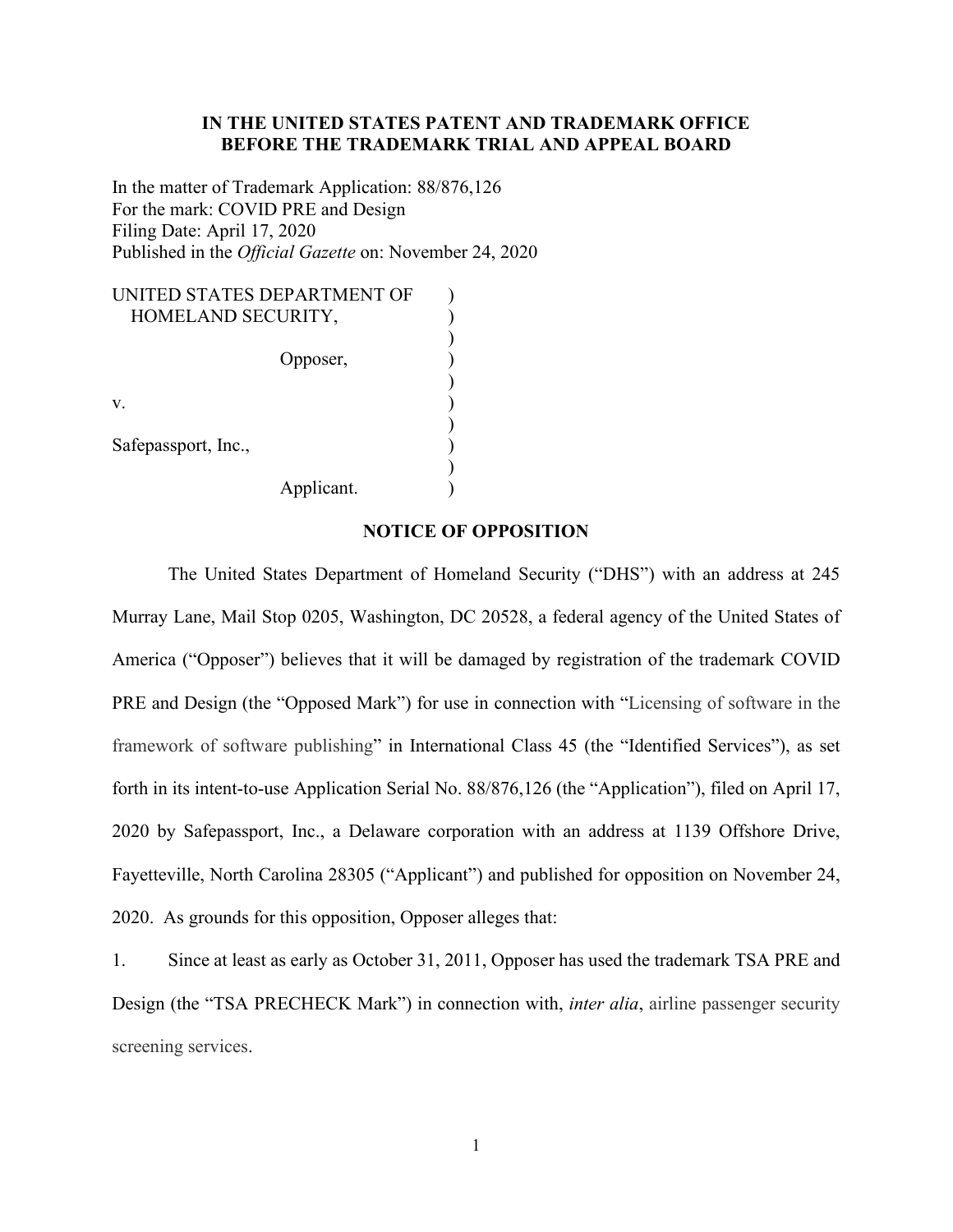2. In addition to owning common law trademark rights in and to the TSA PRECHECK Mark, Opposer owns the following trademark registrations at the U.S. Patent and Trademark Office:

- i. Incontestable Reg. No. 4,559,587 for TSA PRE and Design, covering "Airline passenger security screening services, namely, an expedited screening initiative that enhances aviation security and expedites the travel experience by pre-screening individuals who volunteer to participate in the program" in Class 45, registered on July 1, 2014, asserting a date of first use of October 31, 2011;
- ii. Reg. No. 6,178,077 for TSA PRECHECK, covering "Airline passenger security screening services, namely, an expedited screening initiative that enhances aviation security and expedites the travel experience by prescreening individuals who volunteer to participate in the program" in Class 45, registered on October 20,2020, asserting a date of first use of October 31, 2011.

3. By virtue of the uncompromising and prestigious quality of DHS's services provided, advertised and promoted under the TSA PRECHECK Mark and by virtue of the extensive promotion and advertising of such high-quality services for almost ten (10) years, the TSA PRECHECK Mark has become well-known and has acquired extensive recognition and strength throughout the United States.

4. The Opposed Mark is confusingly similar to Opposer's TSA PRECHECK Mark in terms of sight, sound, and overall commercial impression.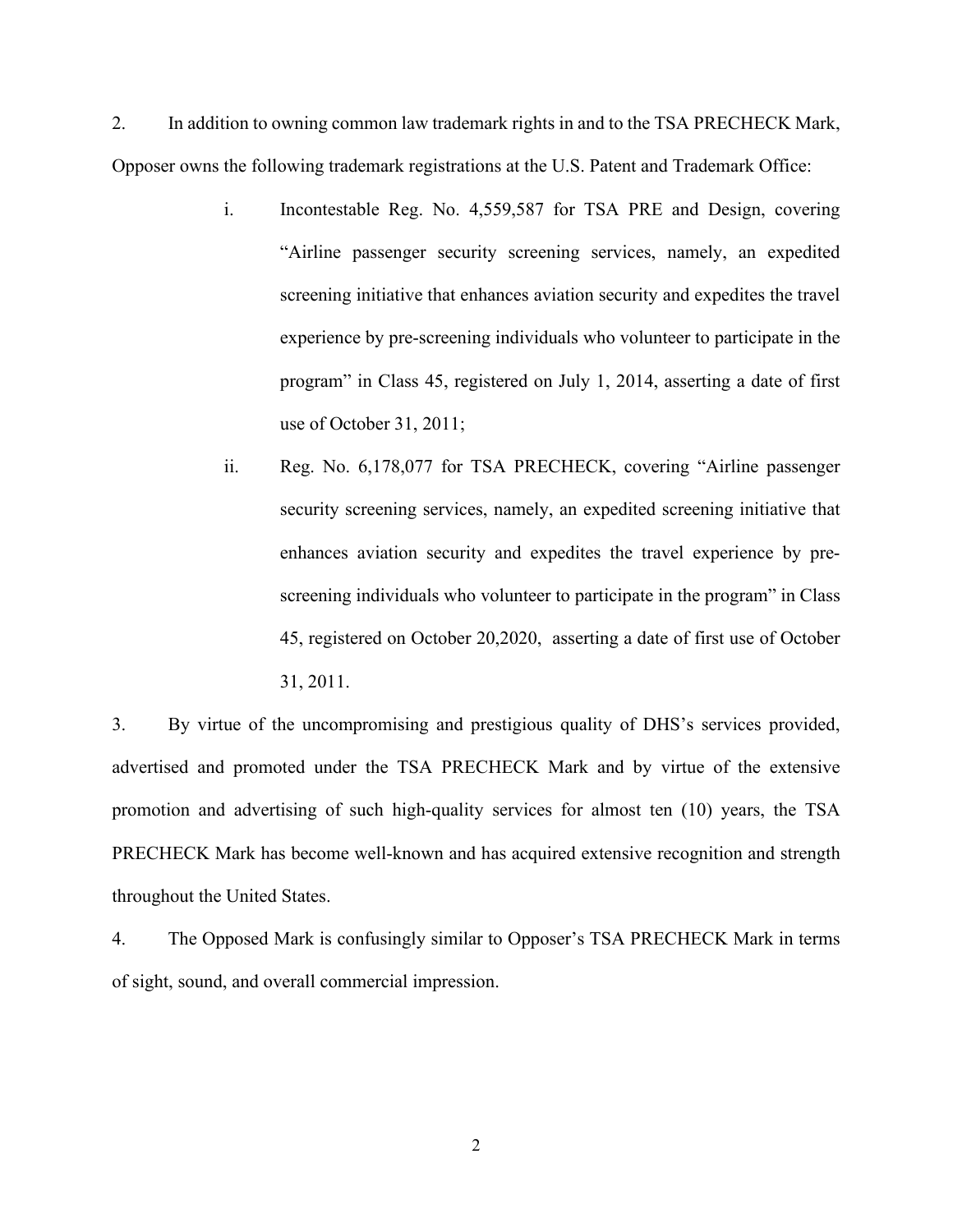5. The Application identifies goods that are closely related to the services Opposer provides under its TSA PRECHECK Mark. Upon information and belief, Applicant offers or intends to offer the Identified Services under the Opposed Mark.

6. Upon information and belief, Opposer's date of first use in commerce for the TSA PRECHECK Mark predates Applicant's earliest available priority date for the Opposed Mark. Applicant filed its intent-to-use application on April 17, 2020, which is well after Opposer's first use date of October 31, 2011.

7. The Opposed Mark so closely resembles Opposer's TSA PRECHECK Mark that its use in connection with the Identified Services is likely to cause confusion, or to cause mistake or deceive consumers, in violation of Section 43(a) of the Trademark Act of 1946, 15 U.S.C. § 1125(a). Consumers of Applicant's services in the United States likely will assume that Opposer is somehow affiliated with, licenses, or endorses Applicant's use of the Opposed Mark when Opposer is not connected in any way with Applicant.

8. The Opposed Mark so closely resembles Opposer's TSA PRECHECK Mark that its use in connection with the Identified Services is likely to cause confusion, or to cause mistake or deceive consumers, in violation of Section 2(d) of the Trademark Act of 1946, 15 U.S.C. § 1152(d). Consumers of Applicant's services in the United States likely will assume that Opposer is somehow affiliated with, licenses, or endorses Applicant's use of the Opposed Mark when Opposer is not connected in any way with Applicant.

9. The Opposed Mark so closely resembles Opposer's TSA PRECHECK Mark that its use in connection with the Identified Services is likely to falsely suggest a connection with the Federal Government, in violation of Section 2(a) of the Trademark Act of 1946, 15 U.S.C. § 1052(a). Consumers of Applicant's services in the United States likely will assume a false connection

3